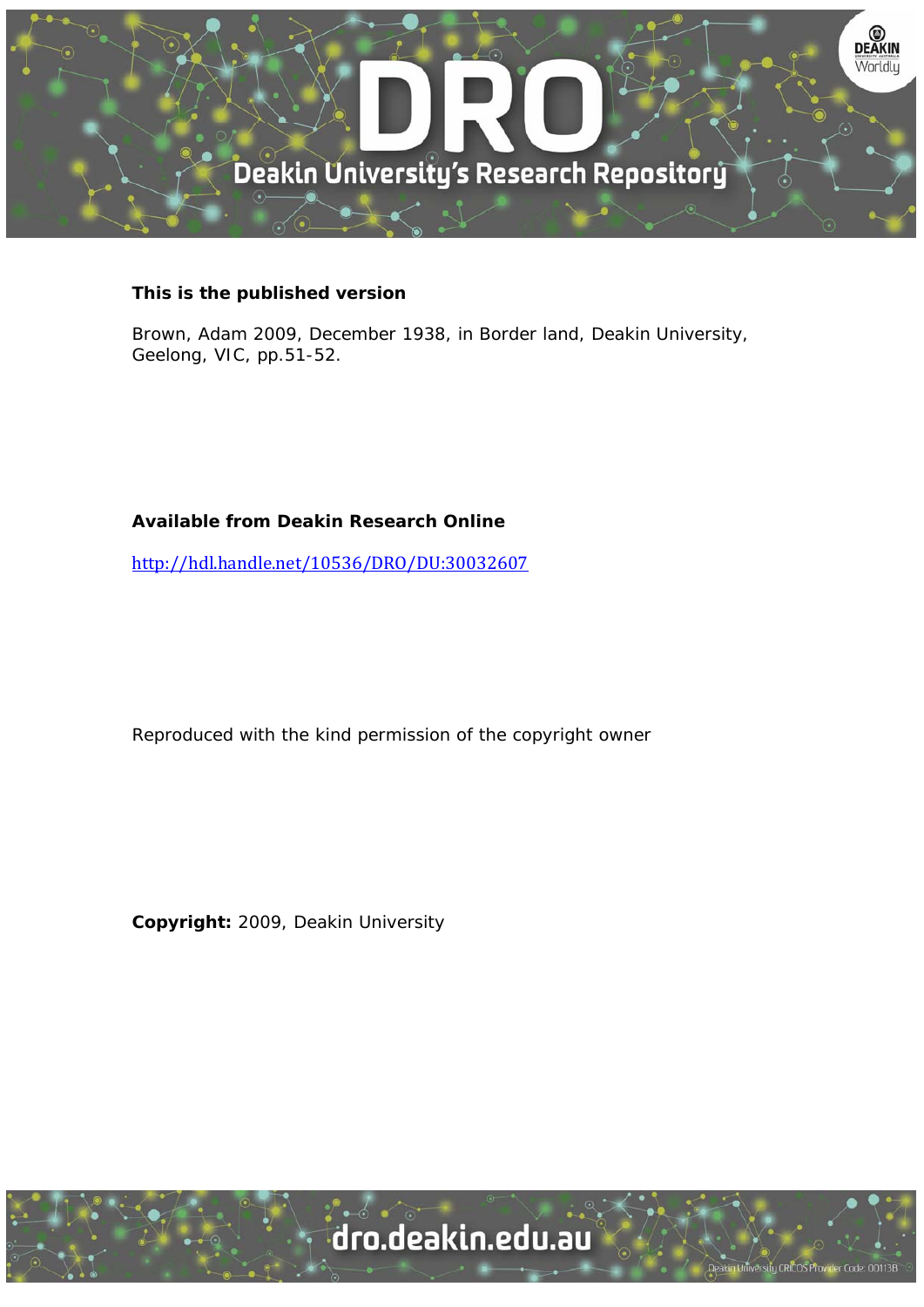## **December 1938**

## **Adam Brown**

They had been married for 40 years. The man followed his wife out the door and shut it tight behind him, even though the frame itself was so loose it would likely cave in under one kick. The couple slowly walked with arms linked from the steps of their home out onto the street. They walked east along *Kaltstraße*, past the restaurant where they had eaten so times amidst its welcoming warmth and delicate chandeliers. The husband and wife did not bother to check whether there were any free inside. They would not find one even if the building was empty of oustomers. The sign plastered on the door guaranteed that. It was the same sign that could be found outside the library, the public swimming pool, the cinema, and on some park benches. *Juden verboten!* 

Their motherland had turned Fatherland, and now it had disowned its children.

The couple continued walking up and down bitter city streets, wondering if the flakes of snow would settle like the ash that once settled around their fireplace, hack when they could afford the wood. They passed several more restaurants as they hobbled along the stone path. Their frost-bitten faces were momentarily illuminated by the bright lights within before hastily returning to darkness. Beginning to lean on each other with greater weight, the couple finally came to the diner at the railway station, the only restaurant left. For twenty minutes they stood waiting to be served, watching others who had arrived after them gnaw at their food. The woman saw the annoyed glances directed towards them, and hoped her husband didn't notice. When they eventually ordered, (hey huddled in two chairs in the station's waiting room.

The food was not great, it was not good. They both thought they should talk about the old days. They dredged up memories from the past but let them slip away unspoken, eating their meal in silence. The man placed the last few morsels in his pocket as they rose. Both knew they needed to get home soon in time for curfew. They fixed their scarves and wandered out into the cold, the sun having disappeared even though it was barely five in the afternoon. The woman commented that she would like to see the countryside again, that they should take a train the following Wednesday. But both knew it would not happen. They would have to save the train trip for later. At least they had gotten dinner.